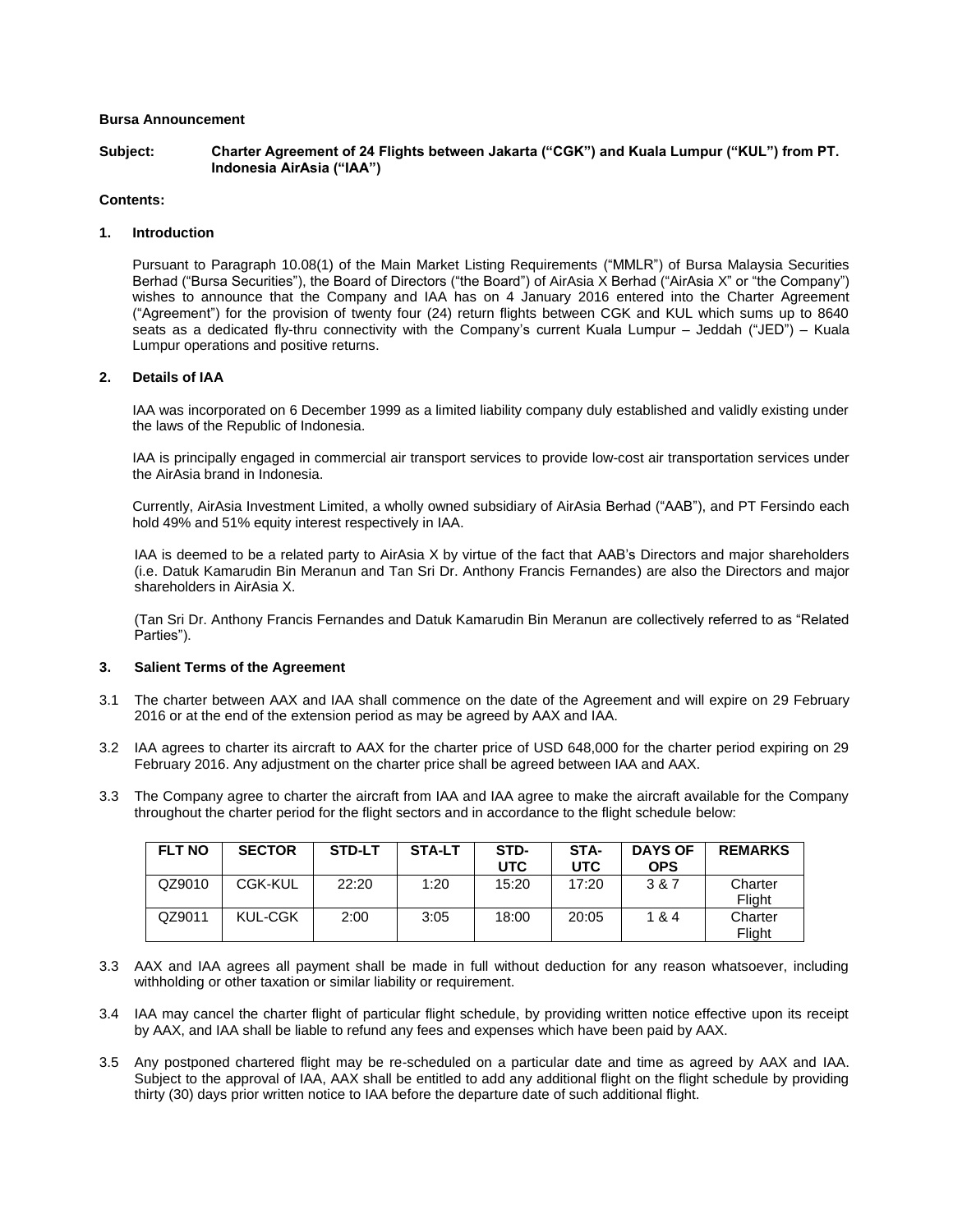- 3.6 In the event of any variation, diversion or addition to the charter flight not covered in the Agreement, at the request of AAX, AAX shall pay additional charter price at such other rate as determined by IAA.
- 3.5 The Agreement will be terminated upon accomplishment of the charter flight, or due to a breach by either party of a material obligation unless terminated earlier by providing thirty (30) days prior written notification.
- 3.6 The Agreement is governed by the laws of the Republic of Indonesia and the parties will be subjected to the Arbitration Rules of the Indonesian National Board of Arbitration/ Badan Arbitrasi Nasional Indonesia (BANI) for dispute resolution.

## **4. Financial Effect of the Agreement**

The Agreement will not create material financial impact in the current financial year nor will it have any effect on the share capital and substantial shareholders' shareholdings of the Company. It is not expected to have material effect on the net assets per share, earnings per share and gearing of the Company for the financial year ending in 31 December 2016.

#### **5. Basis of Consideration**

The charter price of USD 648,000 under the Charter was arrived after taking into consideration all-in operational cost which includes provision of aircraft for the charter flight, fuel, flight crew, maintenance of aircraft including provision of ground engineers, passenger seats, baggage allowances, hull, bodily injury and property damage liability insurance, ground handling services at all airports and insurance for passenger and baggage (excluding travel insurance).

## **6. Financial Risks**

The financial risks associated with the Agreement are expected to be minimal as the risks are limited to the total consideration as stated in Section 3.2 above.

#### **7. Rationale for the Transaction**

To promote the KUL – JED route to Indonesian passengers via CGK – KUL charter with IAA and to generate positive returns for AAX.

## **8. Directors' and Major Shareholders' Interests**

The Related Parties are deemed interested in the Agreement and they have abstained from all management and Board of Directors' deliberations in respect of the Agreement. The Related Parties' direct and indirect shareholdings in the Company as at  $4<sup>th</sup>$  January 2016 are as set out in the table below:

|                                                      | <b>Direct</b> |       | Indirect*     |        |  |
|------------------------------------------------------|---------------|-------|---------------|--------|--|
|                                                      | No. of Shares | %     | No. of Shares | %      |  |
| Sri Dr<br>Anthony<br>Tan<br><b>Francis Fernandes</b> | 87,303,728    | 2.105 | 1,310,331,376 | 31.588 |  |
| bin<br>Kamarudin<br>Datuk<br>Meranun                 | 337,702,739   | 8.141 | 1,310,331,376 | 31.588 |  |

*Note:*

*\* deemed interested by virtue of Section 6A of the Companies Act, 1965 through a shareholding of more than 15% in* AirAsia Berhad and Tune Group Sdn Bhd.

Save as disclosed, no other directors and/or major shareholders of the Company and/or person connected with them have any interest, whether directly or indirectly in the Agreement.

#### **9. Audit Committee's Opinion**

The Audit Committee having considered all the relevant factors in respect of the Agreement is of the opinion that entering into the Agreement is in the best interest of the Company as the Transaction in entered under fair, reasonable and on normal commercial terms which are not detrimental to the interest of the minority shareholders.